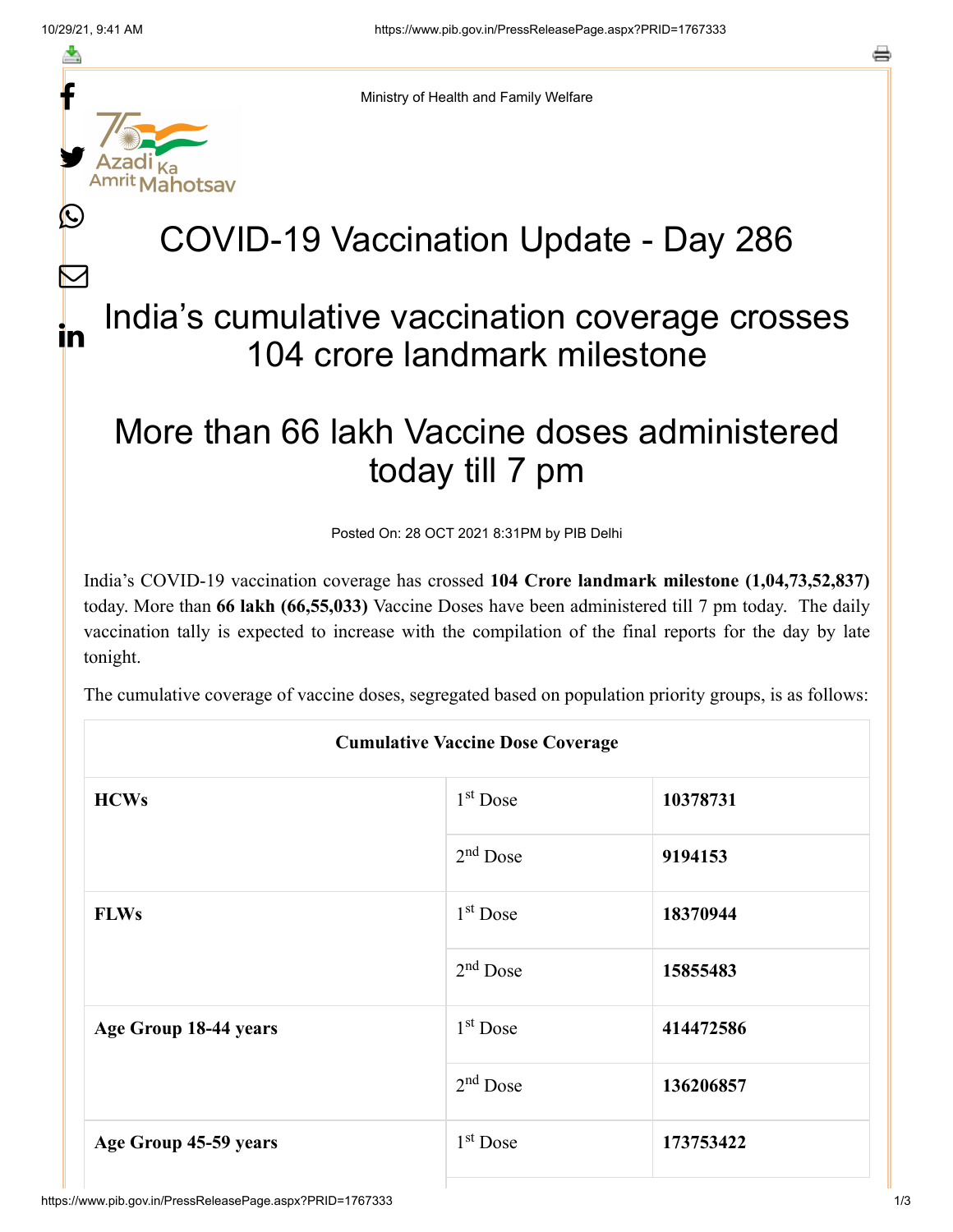| f                     |                                              | $2nd$ Dose | 94407597   |
|-----------------------|----------------------------------------------|------------|------------|
|                       | Over 60 years                                | $1st$ Dose | 109104471  |
| $\bigcirc$            |                                              | $2nd$ Dose | 65608593   |
| $\boldsymbol{\nabla}$ | Cumulative 1 <sup>st</sup> dose administered |            | 726080154  |
| in                    | Cumulative 2 <sup>nd</sup> dose administered |            | 321272683  |
|                       | <b>Total</b>                                 |            | 1047352837 |

Today's achievement in the vaccination exercise, segregated by population priority groups, is as follows:

| Date: 28 <sup>th</sup> October, 2021 (286 <sup>th</sup> Day) |                      |         |  |  |
|--------------------------------------------------------------|----------------------|---------|--|--|
| <b>HCWs</b>                                                  | 1 <sup>st</sup> Dose | 151     |  |  |
|                                                              | $2nd$ Dose           | 11006   |  |  |
| <b>FLWs</b>                                                  | 1 <sup>st</sup> Dose | 494     |  |  |
|                                                              | $2nd$ Dose           | 30004   |  |  |
| Age Group 18-44 years                                        | 1 <sup>st</sup> Dose | 1802841 |  |  |
|                                                              | $2nd$ Dose           | 2728730 |  |  |
| Age Group 45-59 years                                        | 1 <sup>st</sup> Dose | 431496  |  |  |
|                                                              | $2nd$ Dose           | 880495  |  |  |
| Over 60 years                                                | $1st$ Dose           | 264700  |  |  |
|                                                              | $2nd$ Dose           | 505116  |  |  |
| 1 <sup>st</sup> Dose Administered in Total                   |                      | 2499682 |  |  |